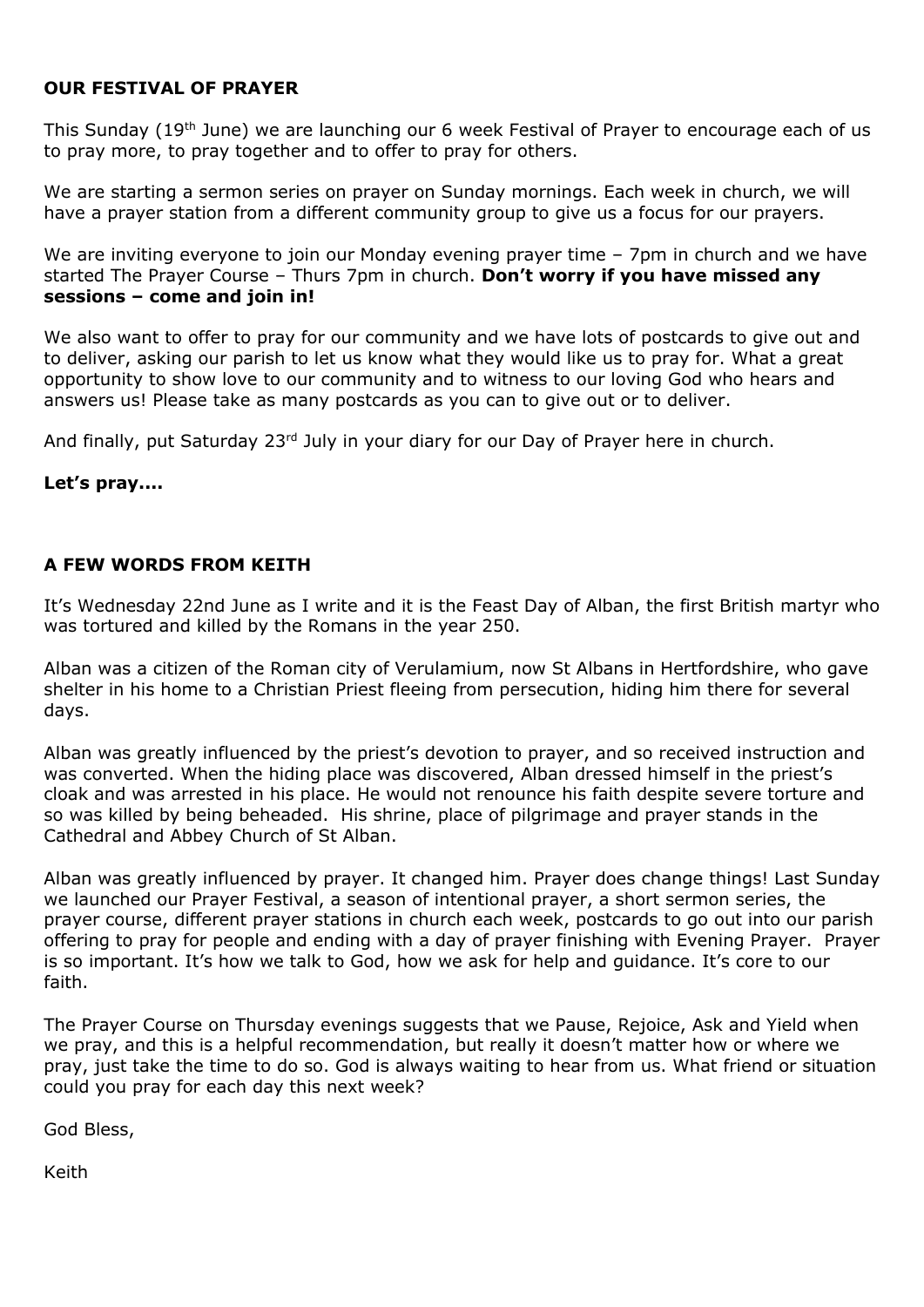## **BREAST FEEDING FRIENDLY CHURCH**

As part of our inclusive welcome and provision here at St Nic's, we would like to be a breast-feeding friendly church. This involves providing a space for anyone who needs to feed, where they will be a comfortable chair

## **INCLUSIVE COMMUNION**

We have gluten-free wafers and non-alcoholic wine available for communion. Please let us know what you need and if you have any further requirements



**This is our new church logo.** It is still a work in progress but is on our prayer request cards for our Festival of Prayer. We are constantly working on our inclusive welcome and trying to anticipate how we can best love and serve all of our community. We have offered two opportunities to follow the Church of England's Living in Love and Faith looking at how the church can better serve all people. The PCC agreed to include the Progress Pride flag in our logo to show our welcome for all people of any gender, sexual orientation, race and ethnicity. June is

Beth

### **ST NICHOLAS' MUSIC FESTIVAL**

Pride month – an excellent time to share our logo!

We are delighted to be able to host our wonderful music festival once again!

**Raffle tickets are £1 per strip** and available to purchase prior to the start of the Music Festival from various church/choir members - including Joyce Batey [\(joycebatey1@btinternet.com\)](mailto:joycebatey1@btinternet.com), Helen Pennington, Mike Foy and Julie Dray. Prizes include: Two nights' accommodation in Lake District; Meal for two persons at Blue Anchor Pub; Nail Voucher; and at least 15 baskets with collections of spirits, wine and beer, and toiletries and other goodies. Raffle proceeds go to the St. Nicholas' Church, Blundellsands Organ Restoration Fund.

If you are able to help on the various nights, please sign up on the A3 sheet at the back of church

### **FOODBANK**

Thank you for the donations of food to this wonderful local facility. Please keep them coming! They are currently in particular need of tinned meat and fish, UHT milk, tinned potatoes and mash, jam and fruit juices.

Please ensure that food has a shelf life of 3 months +